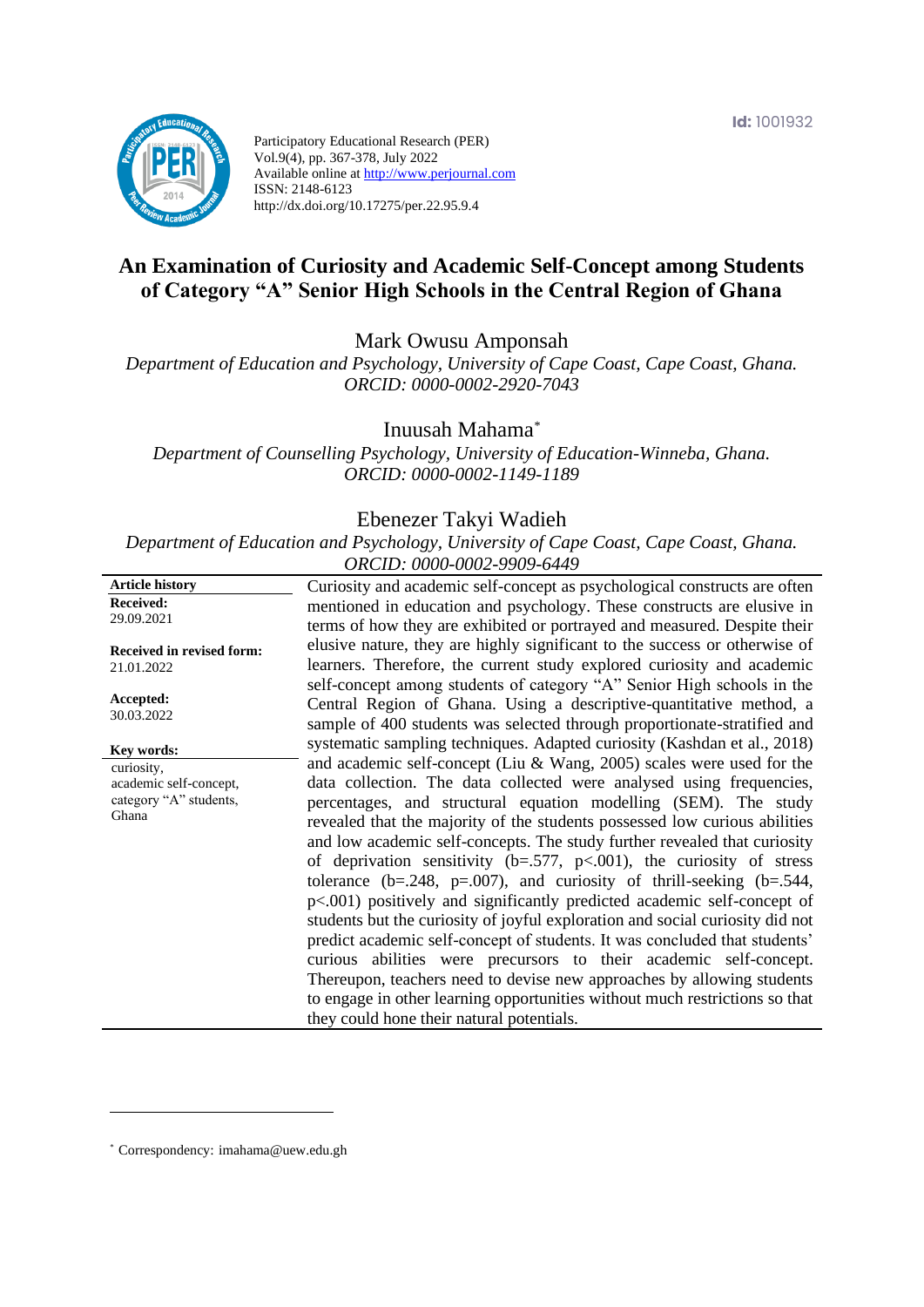### **Introduction**

Curiosity and academic self-concept as psychological constructs are often mentioned in the academic spheres of education and psychology. These two constructs are dissimilar and provide details about their differences but hold a particular reputation for educational training (Tang et al., 2020). Curiosity is a human drive that propels people to seek information or knowledge (Grossnickle, 2016; Kidd & Hayden, 2015), and has been shown to have reflective effects on learning (Kang et al., 2009; Shah, Weeks, Richards, & Kaciroti, 2018), motivation (Vogl et al., 2020), and cognitive development (Malanchini et al., 2019).

Generally, in education, the human mind of a student is able, in different ways, to represent future events flexibly, to imagine different possible results, and to act in response to them. These actions of the mind become possible through curiosity because the mind engages in the latent exploration of such events. Curiosity is an indispensable mechanism for knowledge discovery, innovation and, more unanimously, an accepted and uncontrollable component of learners (Engel, 2013; Livio, 2017; Kashdan, Sherman, Yarbro, & Funder, 2013). According to Litman (2010) and Litman, Crowson, and Kolinski (2010), curiosity is the craving for novel information anticipated to arouse encouraging feelings of "interest" (I) or reject unknowns to progress in understanding when feeling "deprived" (D) of familiarity. Different dispositional inclinations toward I-type and D-type curiosity represent the degree of comparable curiosity states (Litman, Hutchins, & Russon, 2005). While their shared affinity for learning new things overlaps with I and D-type curiosity, they differ substantially in how they encourage self-directed learning. The I-type curiosity is a modest thirst for information sated by situations and positive moods such as discoveries (Hidi & Renninger, 2019; Litman & Silvia, 2006; Silvia, 2008).

I-type curiosity is connected empirically to positive influence, enjoyment of news, and pleasure in finding discoveries (Lauriola et al., 2015). D-type curiosity is a more intensified 'need to know that involves a disturbing experience of a puzzle, activated by identifying gaps in the information in a network of associative knowledge (Gruber, Gelman, & Ranganath, 2014). The curiosity of type D is positively linked to the negative impact and concern for the exactness of newly acquired knowledge. A curiosity of type D is characterized by persistence in connecting points to solve conflicts (Koo & Choi, 2010; Lauriola et al., 2015; Litman, 2010; Litman & Mussel, 2013; Richards, Litman, & Roberts, 2013).

Curiosity, according to Kashdan and Steger (2007), is described as an individual's willingness to know, to experience, to observe, or to understand something new, which is what motivates inquiry into something completely new. Curiosity is termed as a desire to learn about a novel stimulus that causes people to engage in a search for information about that stimulus. It is described with a positive connotation, commencing investigation, supporting the accumulation of knowledge, stimulating research and competence, and initiating the exploration process. According to Jirout and Klahr (2012) and Engel (2011), students' ability to exhibit curiosity could lead to searching for new information innknown situations and can support them in dealing with challenges learning challenges, and taking intellectual risks.

As students become successful in such situations, they are likely to develop a positive selfconcept. In addition to providing fundamental education and skills for young people worldwide, there is a growing consensus that educators must support students in developing the trust and adaptive motivations needed for their long-term learning (Lüftenegger et al., 2012). According to Bong and Skaalvik (2003), Rashid and Iqbal (2015) and Kalaivani and Rajeswari (2016) self-concept is a general term used to refer to the way people think about

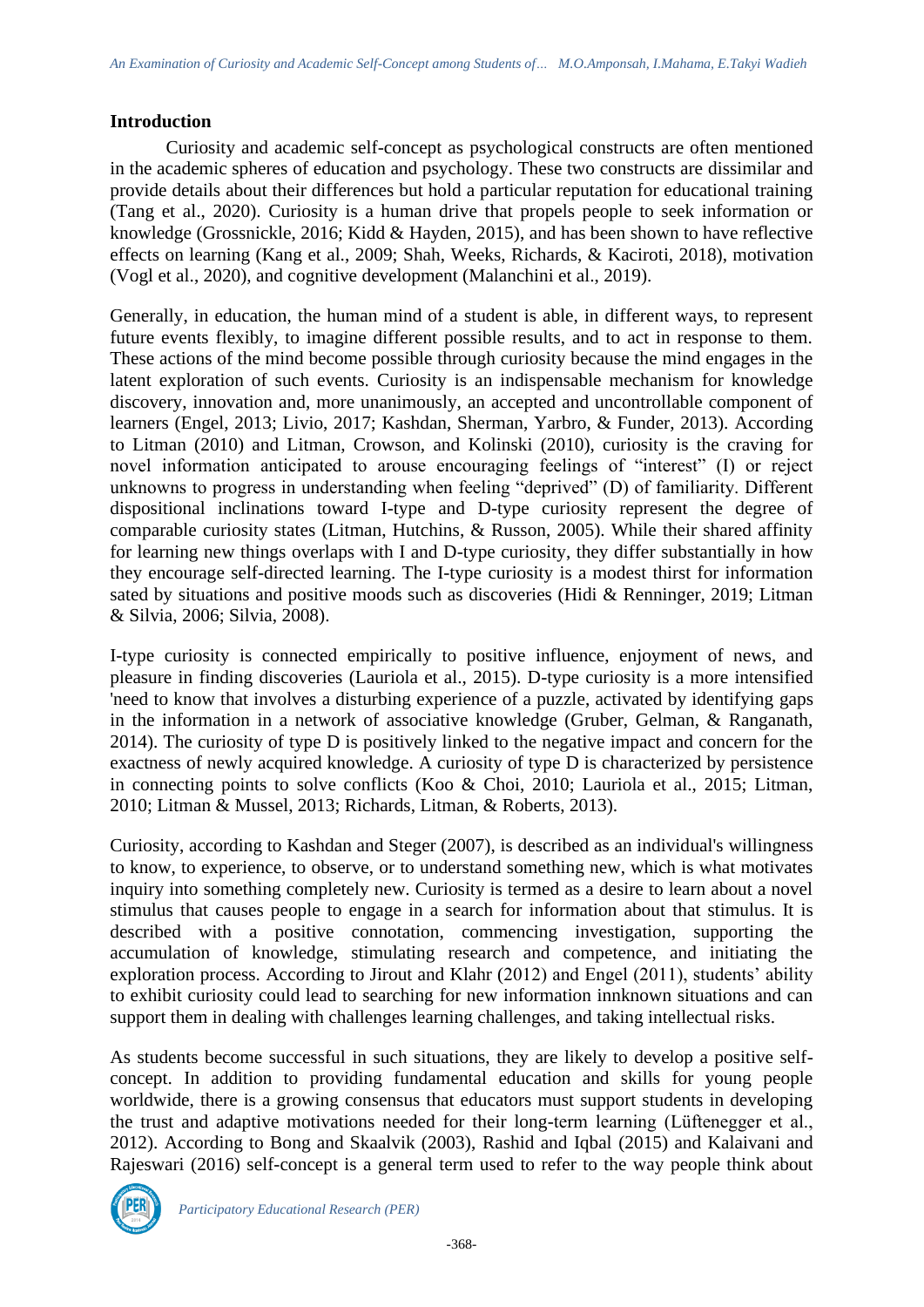their selves, their general level to the skills and abilities that they possess and their beliefs about their academic prowess. Gabriel et al. (2009) alleged that educational accomplishment or failure seems to depend on how a person feels about the curious and self-concept qualities and attributes he or she owns. It appears that achievement depends as much on the ability as on the self-concept of the aptitude of the student. Studies on self-concept have attracted the interest of scholars in many fields because numerous studies conducted over the years have advised that academic self-concept is related to academic, where self-concept could predict students' academic progress (Choi, 2005; Liu & Wang, 2008).

According to Fryer (2015), curiosity and self-concept as latent variables powerfully overlap with each other. Students' accomplishment is supported by providing opportunities for learners to demonstrate curiosity and improving their academic self-concept while also being supportive of students' achievement. These are critical and interconnected components of formal education (Fryer, 2015). A scholarly demonstration has regularly confirmed the existence of a positive and negative relationship between one's self-concept and one's academic accomplishment (Marsh & Craven, 2006). Marsh, Trautwein, Ludtke, Koller, and Baumert (2005) extended the reciprocal model to add curiosity as a third fundamental determinant of learning outcomes, arguing that it is rational to combine two fundamental determinants of learning outcomes. According to scholarly disclosures, neither curiosity nor self-concept can propel students to academic achievement on their own. However, when both work together, they can propel students to academic success (Fryer, Carter, Ozono, Nakao, & Anderson, 2013; Fryer, Ginns & Walker, 2014; Vansteenkiste, Soenens, Verstuyf, & Lens, 2009).

Köller, Baumert, and Schnabel (2001) argued that while self-concept is also an important predictor and result across educational environments, the importance of curiosity among students increases when students change to less structured learning environments. The transition from a lower level of education to a higher level of education is marked by substantial growth in learner autonomy, which is an aspect of curiosity. Therefore, curiosity is a major determinant of academic self-concept in the current study.

 $21<sup>st</sup>$  c entury education system suggests an education model focused not necessarily on improving the intellectual abilities of students but also their ability to own and control their view of themselves through curiosity. Having understood the role of schools by training students with the skills, knowledge, and attitudes to facilitate their autonomy using curiosity, it is also important for schools to work toward the promotion and development of academic self-concept among students. Many studies have been conducted on the relationship between academic self-concept and academic achievement (Marsh et al., 2005), self‐efficacy and self‐ concept influence on college students' academic performance (Choi, 2005), development of self-concept among university students (Rashid & Iqbal, 2015), academic motivation and academic self-concept (Kalaivani, M., & Rajeswari, 2016), self-concept and academic mindfulness (Palomino, 2017), self-concept and self-regulation (Malanchini et al., 2019) and knowledge exploration and academic self-concept (Vogl et al., 2020) yet it seems little to nothing is known about the effect of curiosity on academic self-concept among high school students.

# *Theoretical Perspective*

The optimal-arousal theory (Berlyne, 1960) and self-categorization theory (Berlyne, 1960) serve as the foundation for this study (Turner, 1985). When the optimal-arousal

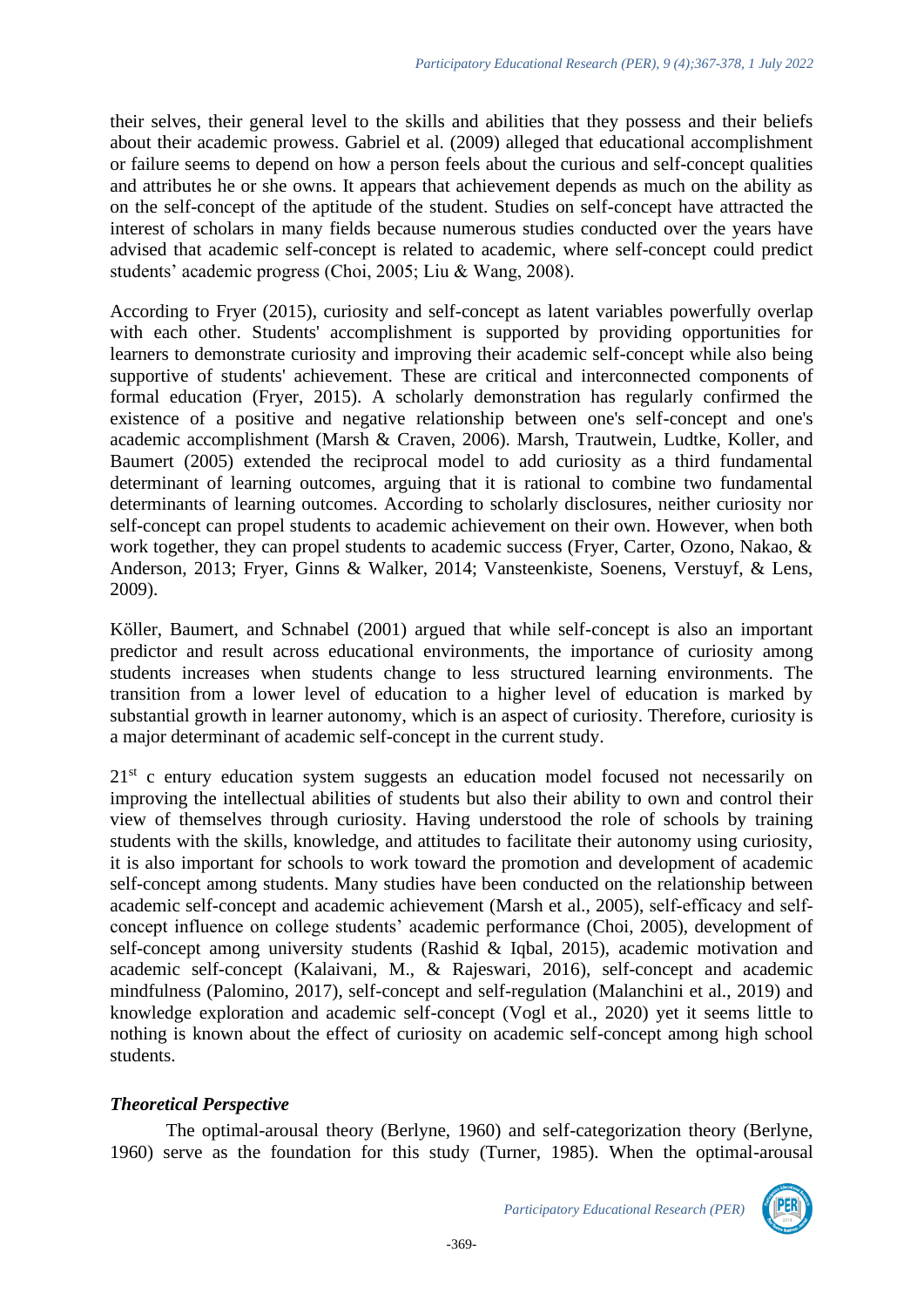hypothesis was developed, it was motivated by the desire to understand why certain people seek ways to conduct themselves in exploration that are free of uncertainty or ambiguity. When it comes to understanding this component of curiosity, the optimal arousal theory proposes that individuals are driven by these exploratory behaviours in order to sustain an enjoyable experience of arousal. It is believed that Category "A" schools in Ghana are more academically stimulating as they push students through uncertain academic tasks so that they could make identify in themselves their strengths and weakness. Based on this, the optimalarousal theory assumes that students may exhibit a predisposition to maintain an optimal level of excitement in acts that look unclear to them as they strive to establish themselves in the discovery learning process. As such uncertain academic environments are encountered, the zeal to explore is heightened as students are compelled to learn more due to the excitements they may be experiencing.

In Turner's self-categorization theory, the self-concept includes at least two "levels," one personal and the other social. The theory assumes that people put themselves and others into social categories and that the social categorization process forms a range of attitudes, emotions, and behaviours. The theory of self-categorization assumes that if students selfcategorize as group members, they are seen in a process known as depersonalization as similar to other members of the group on the key stereotypic aspects of the group. In doing this, it does not take away one's personalization but rather enhances their progress in school (Turner & Reynolds, 2011; Turner, 1975). Aligning this theory to Category "A" schools, it is a known secret they pride themselves better than other schools in Ghana. As such, students may see themselves to belong to the group, unite in the group and project the group with higher academic performances. Such shared and common behaviour was contended by Turner (1984) that it is the cognitive redefinition of the self, which mediates collective behaviour from unique attributes and individual differences into social group memberships and associated stereotypes. This implies that students in Category "A" schools see themselves as a unique group with a common aim in protecting academic legacies carved and honed by those who have been to such schools some many years ago. Once such a mindset is harboured by these students, it is difficult for them to relax so they keep pushing even in extreme situations.

Given the scarcity of studies on students' experience of curiosity and how it influences their self-concept, the main objective of the current study was to establish the predictive ability of curiosity academic self-concept of Category "A" Senior High School students in the Central Region of Ghana. The study was delimited to Category "A" schools because they perform very well in the West Africa Senior Secondary Certificate Examination. The academic feats chalked by these schools are consistent and supersedes other schools in the region. It is surprising to note that teachers in all senior high schools across the region possess adequate qualifications and the skills needed to teach any senior high school students, yet those students who are privileged to be in Category "A" schools perform better year-in-year-out. Although Category "A" schools are known to have adequate learning facilities as compared to Category "B" and Category "C" schools, these alone cannot be the main reason for their superiority because their teachers passed through similar training and nurturing as to those in the other classifications. In denouncing the sole of role possessions of Category "A" schools, it is important to note that human beings are blessed with innate abilities to prosper in their chosen areas, provided such abilities are identified and honed. By implication, students in Category "A" schools may be exhibiting the curious abilities that propel them to assume control of their academic works because no single factor, including their intellectual abilities, could be credited, hence the study.

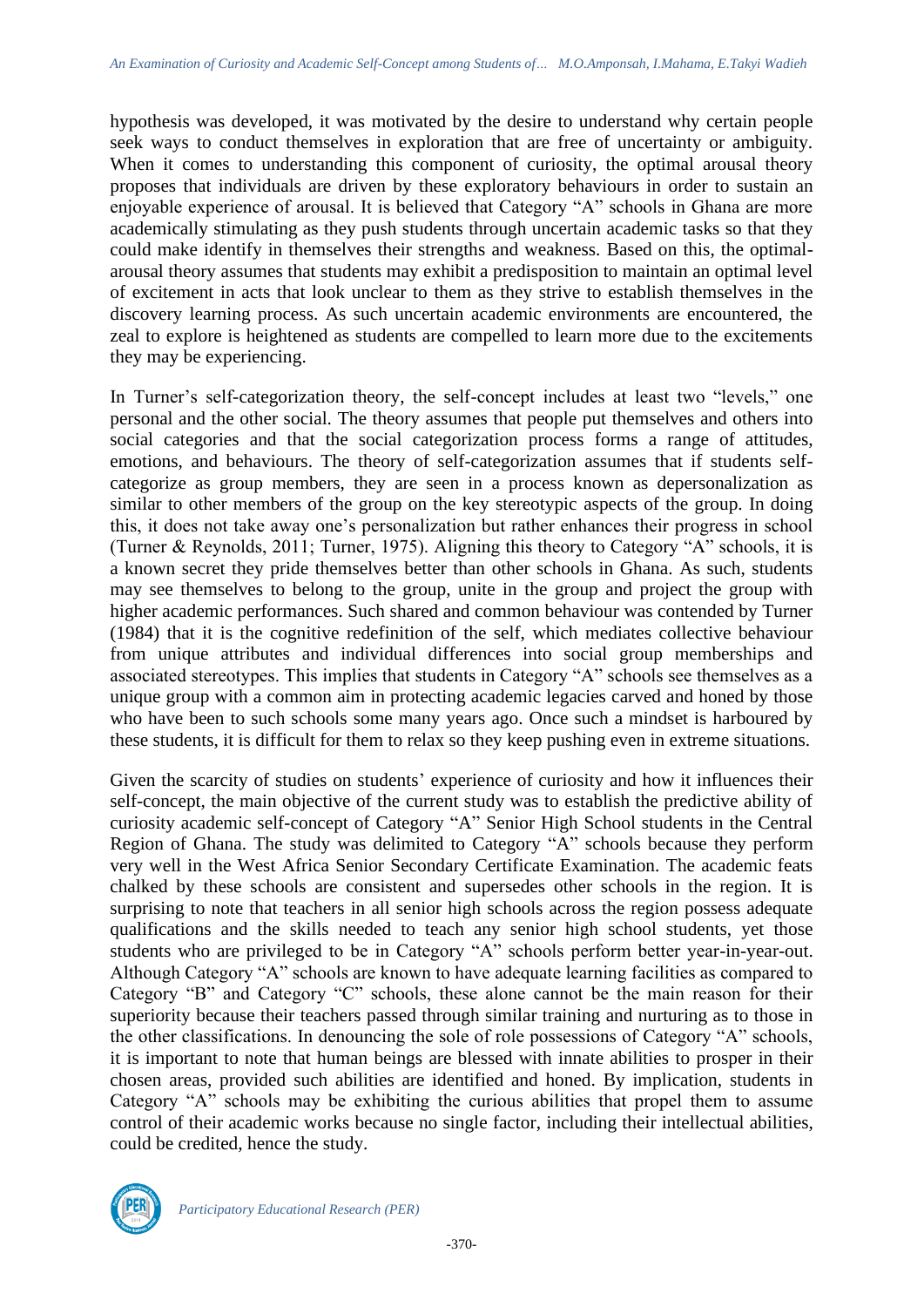### **Methods**

# *Research Design*

Descriptive-quantitative research was used. This design was chosen on the basis that it allowed the researchers to measure the respondents at once. Again, this design provided the researchers with the opportunity to give a premium to objective measurement of the variables through the use of standardized measures. Following this, numerical-based data analysis was employed. According to Babbie (2010) and Muijs (2010), descriptive-quantitative research design aims at collecting mathematical information and generalizing it across groups of people or explaining a particular phenomenon. The researchers' focus in this study was to establish the bond between students' curious abilities and academic self-concept, hence the soundness of this research design.

# *Research Sample*

The population for the study was 9,993 (male=5,387; female=4,606) comprising all Senior High School students in Category "A" schools in the Central Region of Ghana (Holy Child School=1,185, Mfantsipim=2,145, Adisadel College=1,620, St. Augustine's College=1,622, Wesley Girls High School=1,165, and Mfantsiman Girls=2,256). Category "A" schools are those recognized as highly ranked in terms of high academic performance and achievement in Ghana. The accessible population was 6,399 (male=3,529; female=2,870) comprising form two gold and green track students (Holy Child School=742, Mfantsipim School=1,406, Adisadel College=1,164, St. Augustine's College=959, Wesley Girls High School=702, and Mfantsiman Girls=1,426). This group was used because they were the only available group of students as of the time of data collection. This happened because the form one students had not reported to school yet and the form three students too were writing their final examination so the process could have distracted their attention if they had been engaged.

# *Participants*

The sample size for the study was 400 more than 376 observed from Slovin's (1960) formula (Tejada & Punzalan, 2012). Thus,  $N/(1+Ne2)$ , where N represents the accessible population and e represents the margin of error. The sample was selected through proportionate-stratified sampling technique and systematic sampling technique. The proportionate-stratified sampling technique was used because of the population differences in the schools, where the fairness of sample proportions to the schools was key to analysis and interpretation. The systematic sampling technique was used to select individual cases from the schools. This was made possible by Kth=N/n, where Kth=16 and represents the decision number, N=6,399 and represents the accessible population, and n=400 and represents the sample size. In each of the researchers visited, a respondent was picked at random, and subsequently, the count of 16th respondent was used until the total sample size was exhausted.

# *Data Collection Tools*

The data for the study were collected using adapted scales. The adaptation of the scales was done to make sure that the information each scale carries related to the context and practices of the Ghanaian culture. In the adaptation process, some statements in the original scale were modified to reflect the understanding and application of curious and self-concepts

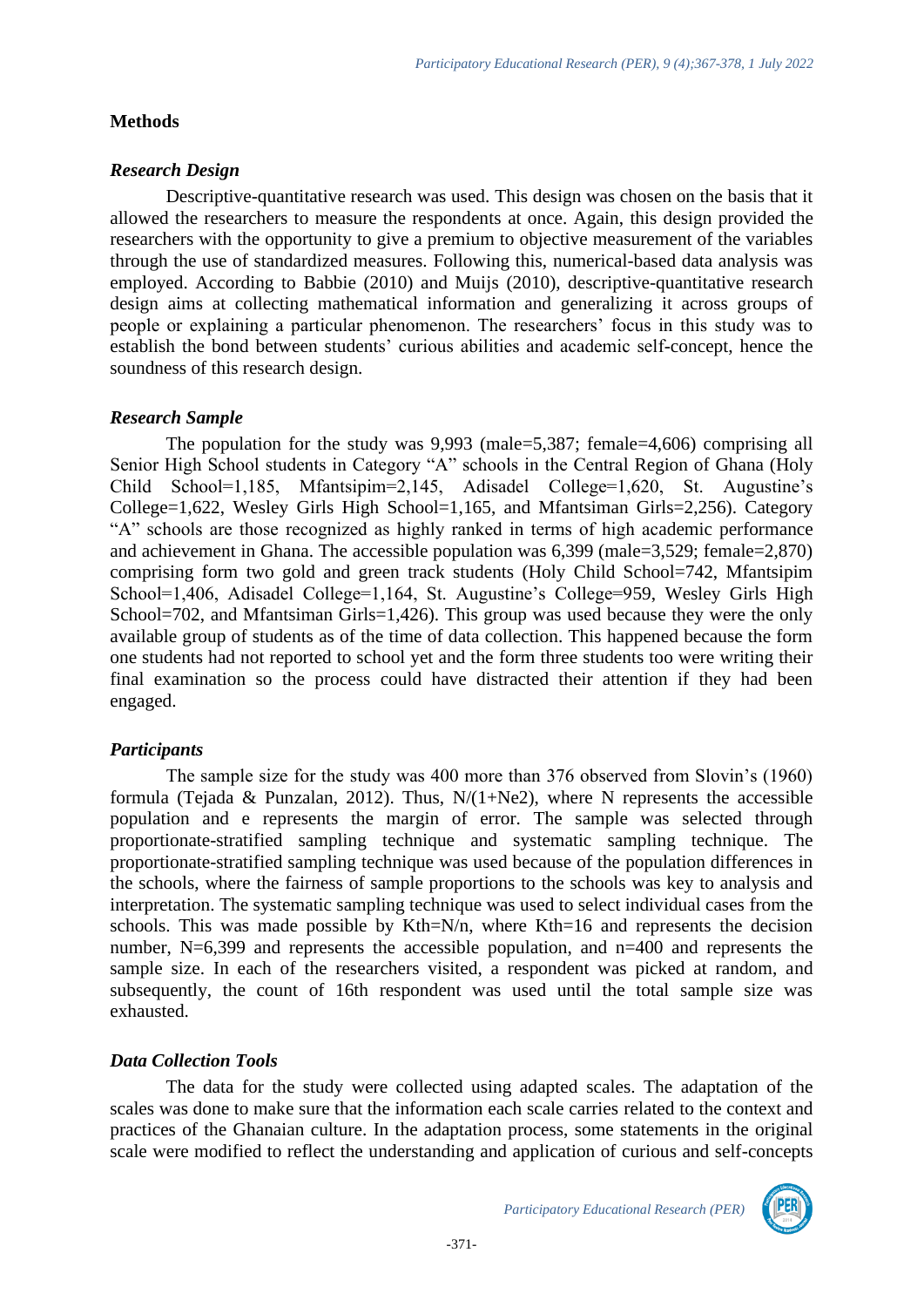constructs in Ghanaian high schools. Again, the Likert-type scale was changed from 5-point to 4-point so that each respondent offer their opinion what they experience in their learning expeditions. With curiosity, Kashdan et al. (2018) 25-items 5-Dimensional Curiosity Scale (5DC) with a reliability coefficient of .753 was used. With the academic self-concept, 20 items Liu and Wang (2005) Academic Self-Concept Questionnaire (ASQ) with a reliability coefficient of .771 was used. These scales were pilot-tested among 43 students (Browne, 1995; Julious, 2005; Machin, Campbell, Tan, & Tan, 2018) in two categories "A" schools in the Western Region of Ghana, where their internal consistencies were established using the Cronbach's Alpha.

### *Data Analysis*

The data collected were analysed using frequencies and percentages and structural equation modelling (SEM) through the help of AMOS version 23. This analytical procedure was chosen by the researchers because it gives room for the estimation of multiple and interrelated dependence in a single analysis, where endogenous variables and exogenous variables were used (Raykov & Marcoulides, 2006; Vermunt & Magidson, 2005).

### **Results**

#### *What are the levels of curiosity among students?*

The researchers considered the levels of curiosity among the students as these could serve as a panacea to their view of themselves and their abilities in executing academic tasks. Table 1 presents the results:

| Twore It Liet of earloon, annong bracemed. |             |           |            |  |  |
|--------------------------------------------|-------------|-----------|------------|--|--|
| Levels                                     | Score Range | Frequency | Percentage |  |  |
| Low Level                                  | 25-50       | 145       | 36.1       |  |  |
| Moderate Level                             | 51-75       | 122       | 30.5       |  |  |
| High Level                                 | 76-100      | 133       | 33.3       |  |  |
| Total                                      |             | 400       | 100.0      |  |  |

Table 1. Level of curiosity among students.

Table 1 shows the results of the measured levels of curiosity. The study revealed that the majority of the students possessed a low level of curiosity (n=145; 36.1%), followed by those with high levels ( $n=133$ ; 33.3%) and those with moderate levels ( $n=122$ ; 30.5%).

#### *What are the levels of self-concept among students?*

The researchers took into consideration the levels of self-concept among students. The extent to which a student possesses self-concept determines the abilities, skills, and zeal they attach to their learning and interaction with people. Table 2 presents the results:

| $1$ able $2$ . Levels of academic sen concept among students. |            |  |  |  |  |
|---------------------------------------------------------------|------------|--|--|--|--|
| Score Range<br>Frequency                                      | Percentage |  |  |  |  |
| 165                                                           | 41.1       |  |  |  |  |
| 122                                                           | 30.5       |  |  |  |  |
| 113                                                           | 28.3       |  |  |  |  |
| 400                                                           | 100        |  |  |  |  |
|                                                               |            |  |  |  |  |

Table 2. Levels of academic self-concept among students.

Table 2 shows the results of academic self-concept among students. The study revealed that

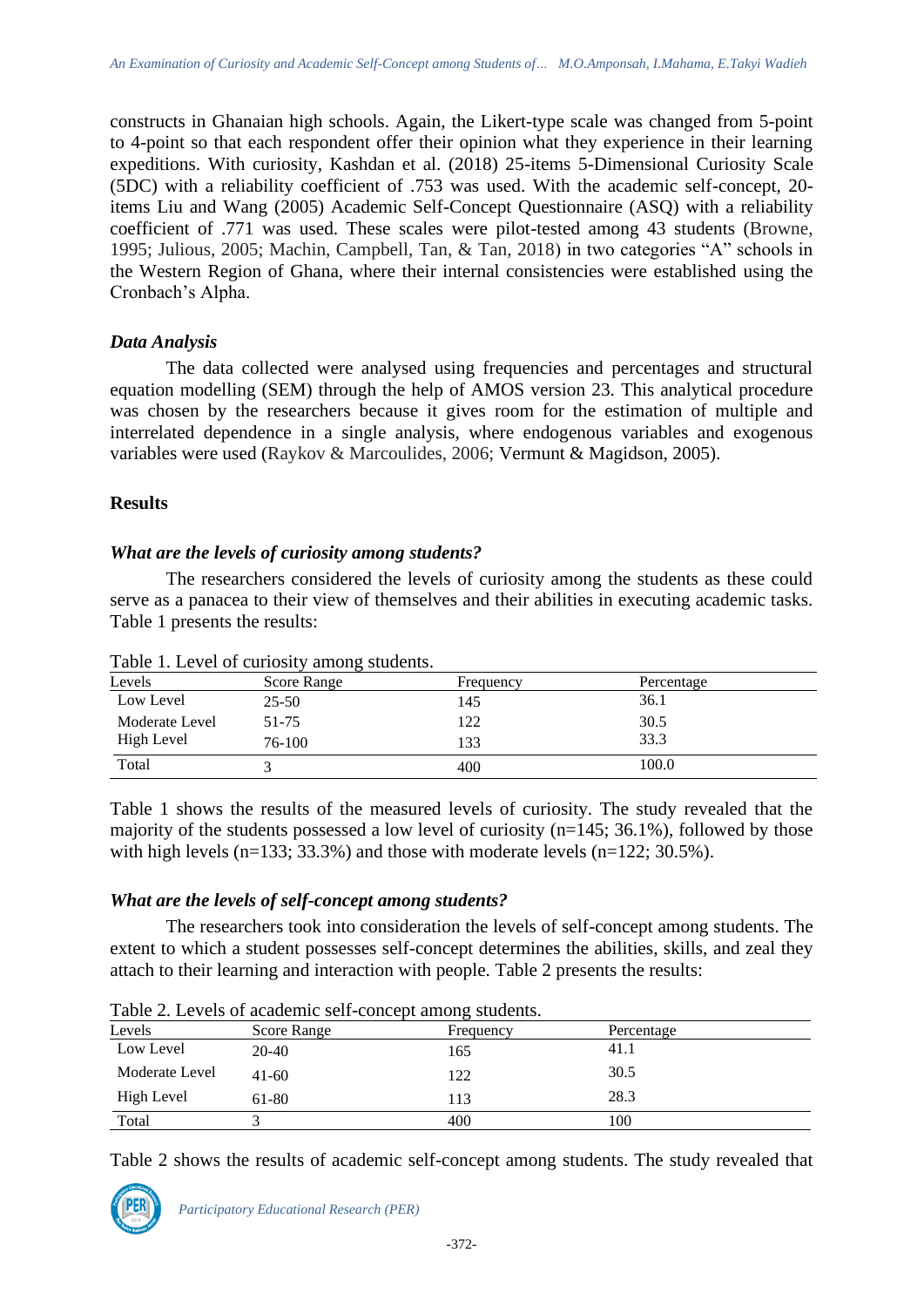the majority of the students exhibited a low level of self-concept  $(n=165; 41.1%)$  followed by those with a moderate level of self-concept  $(n=122; 30.5%)$  and those with a high level of self-concept (n=113; 28.3%).

# *Research Hypothesis: Curiosity in students will predict their academic self-concepts*

The researchers sought to establish the effects of curiosity dimensions on academic self-concept (ASfC) as a composite variable. The dimensions of curiosity include joyful exploration (JoEx), deprivation sensitivity (DpSy), stress tolerance (STol), social curiosity (SoCy), and thrill-seeking (ThSk). The analysis was performed based on 1000 bootstrap samples. Bootstrapping was used to minimize issues of errors and biases in the dataset.



Figure 1. Structural model of curiosity dimensions and academic self-concept.

| Curiosity |                  |                            |      |          |      |       |         | CI      |      |  |
|-----------|------------------|----------------------------|------|----------|------|-------|---------|---------|------|--|
|           |                  | Estimate                   | S.E. | St. Beta | C.R. | p     | Lower   | Upper   |      |  |
| ASfC      | --->             | Joyful exploration         | .121 | .114     | .062 | 1.062 | .288    | $-.152$ | .394 |  |
| ASfC      |                  | Deprivation<br>sensitivity | .579 | .112     | .295 | 5.175 | $.000*$ | .372    | .858 |  |
| ASfC      | $\leftarrow$ --- | Stress tolerance           | .248 | .091     | .133 | 2.715 | $.007*$ | .055    | .468 |  |
| ASfC      | $\leftarrow$ --- | Social curiosity           | .152 | .096     | .080 | 1.581 | .114    | $-.060$ | .367 |  |
| ASfC      | $\leftarrow$ --- | Thrill seeking             | .544 | .095     | .287 | 5.739 | $.000*$ | .305    | .766 |  |
|           |                  |                            |      |          |      |       |         |         |      |  |

```
Table 3. Regression weights.
```
R-Square= 26.8%

Table 3 shows the results of curiosity dimensions predicting the academic self-concept of students. The results show that curiosity explained 26.8% of the variance in the academic selfconcept of students. The study revealed that curiosity of deprivation sensitivity (b=.577, p<.001) positively and significantly predicted the academic self-concept of students. This denotes those students who can understand, withstand and live with deprivation in school are likely to exert control over their academic lives and as well, have positive beliefs about themselves in terms of their abilities. The study further revealed that curiosity of stress tolerance (b=.248, p=.007) positively and significantly predicted the academic self-concept of students. This suggests that students who can understand their difficulties, soak academic pressure and manage to make them part of their process of learning will have a good view of themselves and what they are capable of doing. Tolerance is an important skill for every

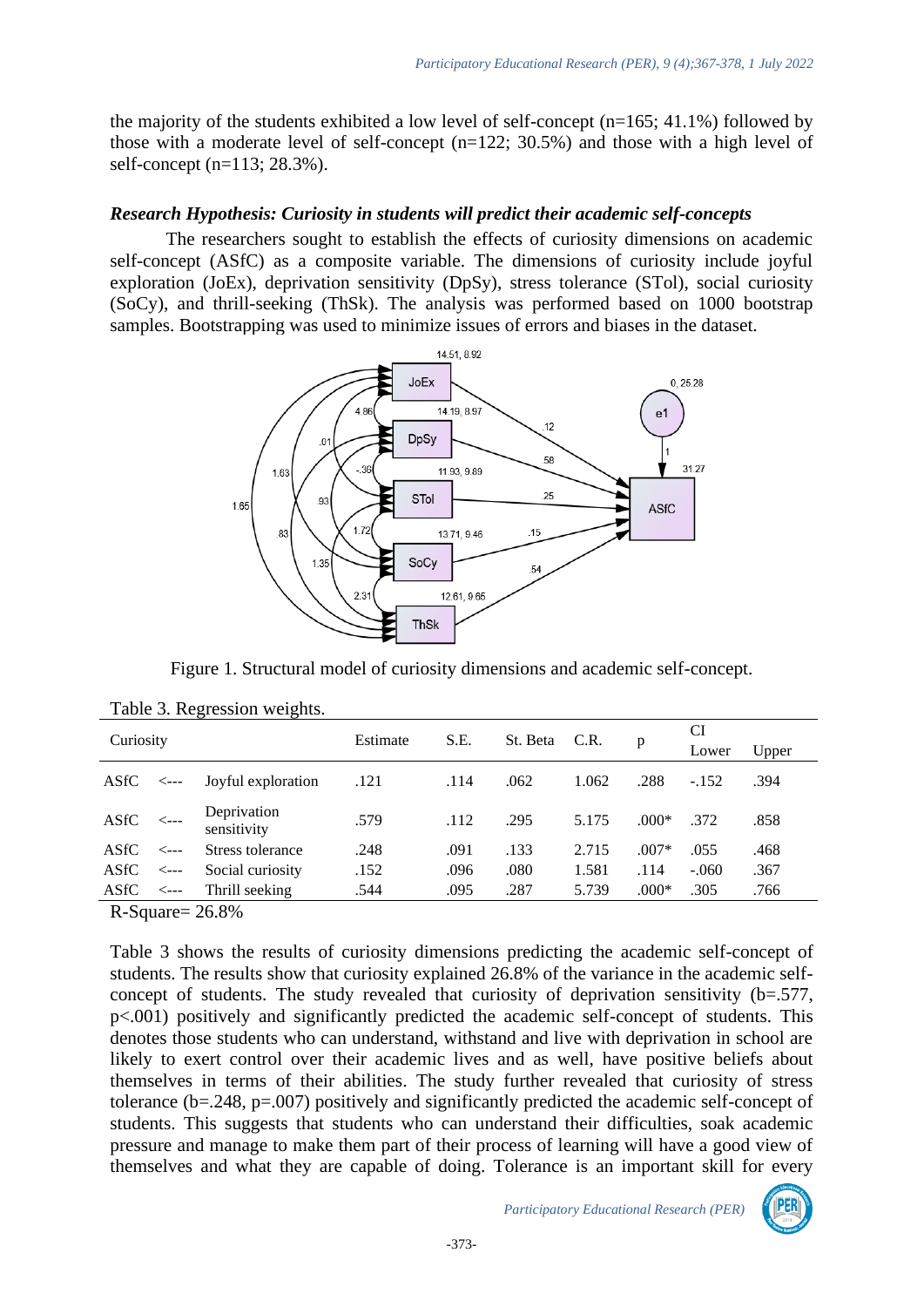determined and successful learner, so such a trait must be nurtured among all learners. Also, the study revealed that the curiosity dimension of thrill-seeking  $(b=.544, p<.001)$  positively and significantly predicted the academic self-concept of students. This infers that students' who can defy their academic confinement and engage in extreme academic adventures are likely to own their learning, trust their abilities, and engage in academic tasks. However, curiosity dimensions such as joyful exploration and social curiosity did not predict the academic self-concept of students.

#### **Conclusion**

Undoubtedly, curiosity and academic self-concept are important determinants of students' success. Despite this, it was found in the current study that students showed low levels of curiosity and academic self-concept. The revelation implies that most students might not try on their own to explore their environments for knowledge. This could be a result of the fact that these students operate under strict school rules and regulations, which do not allow free exploration. With this, it might curtail the drive of self-direction among students, hence the difficulty in taking personalized initiations in learning. Based on the low levels of curiosity, it may seem impossible to spark new learning in the students, difficult for the students to develop new skills, knowledge, and attitudes that teachers are obliged to nurture in them. The low levels of curiosity established among students could affect their psychological, emotional, social, and even health benefits that are related to curiosity (Campbell, 2015; Kashdan & Roberts, 2004; Kashdan, Rose, & Fincham, 2004).

The low levels of self-concept found among students could be as a result of inconsistent behavioural rules, lack of support for autonomy, lack of academic instruction from teachers and parents, and lack of feedback on abilities, behaviour, and achievement by teachers and parents (Pekrun & Stephens, 2015). The revelation implies that most of these students might lack confidence in their academic work because they view themselves to be less capable. This revelation could be a result of unhappy life experiences from parents and teachers. When parents and teachers become much critical of these students as they make mistakes in their actions and inactions, they are likely to have a negative view of themselves and their abilities.

It is important to note that low self-concept can reduce students' desire to learn, ability to focus, and their willingness to take risks. Also, the study revealed that low levels of curiosity predicted low levels of self-concept among students. This implies that students' ability to exhibit curious abilities could improve upon their academic self-concept as curiosity was found to relate positively with academic self-concept.

The revelations of this study are startling as the future may look blurry for these students as most of them may not be able to explore their learning opportunities and as well may not be able to exert control over opportunities because they possess low levels of curiosity and academic self-concept. To avert this, teachers and parents need to restore their belief in students, so that they persevere in the face of academic challenges. Teachers can shape curiosity and self-concept every day, as they interact with their students. Although teachers cannot teach curiosity and self-concept as subjects to students, they can nurture curiosity and self-concept in students through continual process of exposure, encouragement, and support by showing appreciation for the things they do well, expressing confidence that students will improve in problematic subject areas, and adjusting to instruction to experience success. In education, students need to engage in explorative behaviours so that they could broaden their knowledge in various areas. Students' ability in doing this will allow them to assume

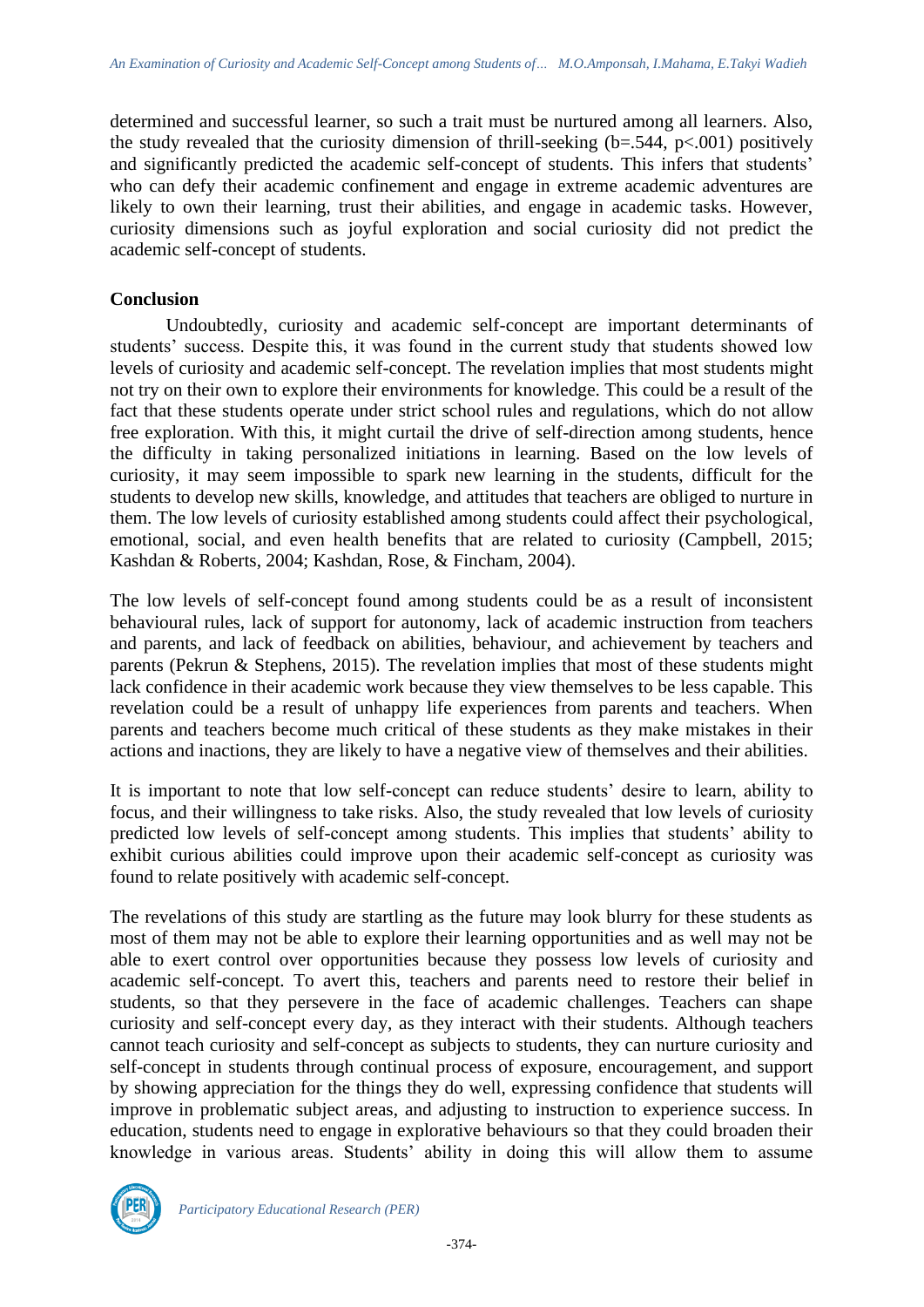ownership of their learning situations. It is therefore, imperative for teachers in schools where these students are selected to devise new approaches by allowing them to engage in other learning opportunities without much restrictions. In executing this, students might make some mistakes so teachers should consider such mistakes as part of the learning process than disgracing or rebuking efforts made by students. Issues of self-concept might start from the immediate environment of learners. Therefore, it is prudent that parents are educated on their actions and inactions that could curtail the positive development of self-concept among students. Parental education in this regard could be radio or television talks and public fora.

The study concentrated on curiosity and self-concept among category "A" schools in the Central Region of Ghana. This offers restrictions in the generalization of study findings to only the group used but not all students in the region or the country. Based on this, future research direction should be all second cycle institutions in Ghana irrespective of the category so that a more comprehensive finding could be established for policy decisions in the country. Finally, the study was limited in as much as literature is concern. The constructs investigated duly related but no readily available empirical works could be used to support the findings. Therefore, the current study's findings do not only add up to literature but has revealed a fertile research area that needs more and extensive exploration.

### **Declaration of interest**

The authors declare that there was no competing interest in this study. The study came about with a unanimous effort put up by the authors. All authors contributed equally from the beginning to the end of this manuscript. Again, no funds were solicited from any institution to support the process. Also, ethics in research were considered as the respondents were given the free will to partake in the study. Informed consent, confidentiality of information and anonymity of respondents were catered for in this study.

#### **Acknowledgement**

We appreciate the roles played by the management of the schools selected for the study. We also appreciate the roles played by the respondents in taking part in the study without much reservations.

# **References**

Babbie, E. R. (2010). *The practice of social research* (12th ed.). Belmont, CA: Wadsworth Cengage.

- Berlyne, D. E. (1960). *Conflict, arousal, and curiosity.* New York: McGraw-Hill.
- Bong, M., & Skaalvik, E. M. (2003). Academic self-concept and self-efficacy: How different are they really? *Educational Psychology Review*, *15*(1), 1-40.
- Browne, R. H. (1995). On the use of a pilot sample for sample size determination. *Statistics in Medicine*, *14*(17), 1933-1940.
- Campbell, E. J. (2015). *Six surprising benefits of curiosity.* Retrieved from [https://greatergood.berkeley.edu/article/item/six\\_surprising\\_benefits\\_of\\_curiosity on](https://greatergood.berkeley.edu/article/item/six_surprising_benefits_of_curiosity%20on%2022/08/21)  [22/08/21](https://greatergood.berkeley.edu/article/item/six_surprising_benefits_of_curiosity%20on%2022/08/21)**.**
- Choi, N. (2005). Self‐efficacy and self‐concept as predictors of college students' academic performance. *Psychology in the Schools*, *42*(2), 197-205.
- Engel, S. (2011). Children's need to know: Curiosity in schools. *Harvard Educational Review, 81*(4), 625-645.
- Engel. S. (2013). The case for curiosity. *Educational Leadership, 70*(5), 36-40.

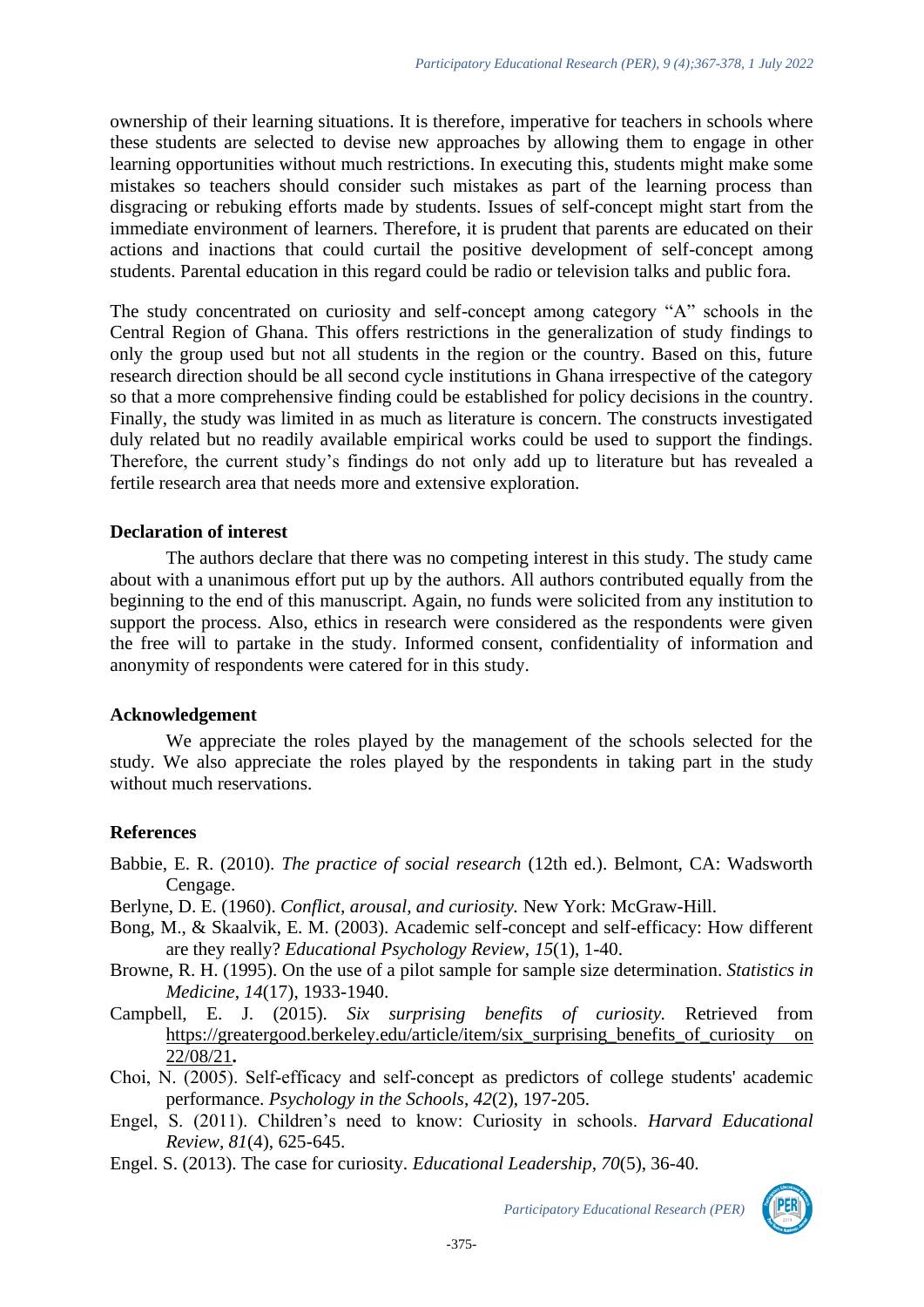- Fryer, L. K. (2015). Predicting self-concept, interest and achievement for first-year students: The seeds of lifelong learning. *Learning and Individual Differences*, *38*, 107-114.
- Fryer, L. K., Ginns, P., & Walker, R. (2014). Between students' instrumental goals and how they learn: Goal content is the gap to mind. *British Journal of Educational Psychology*, *84*(4), 612-630.
- Fryer, L. K., Ozono, S., Carter, P., Nakao, K., & Anderson, C. J. (2014). Instrumental reasons for studying in compulsory English courses: I didn't come to university to study English, so why should I? *Innovation in Language Learning and Teaching*, *8*(3), 239- 256.
- Grossnickle, E. M. (2016). Disentangling curiosity: Dimensionality, definitions, and distinctions from interest in educational contexts. *Educational Psychology Review*, *28*(1), 23-60.
- Gruber, M. J., Gelman, B. D., & Ranganath, C. (2014). States of curiosity modulate hippocampus-dependent learning via the dopaminergic circuit. *Neuron*, *84*(2), 486- 496.
- Hidi, S. E., & Renninger, K. A. (2019). Interest development and its relation to curiosity: needed neuroscientific research. *Educational Psychology Review*, *31*(4), 833-852.
- Jirout, J. & Klahr, D. (2012). Children's scientific curiosity: In search of an operational definition of an elusive concept. *Developmental Review, 32*(2), 125-160.
- Julious, S. A. (2005). Sample size of 12 per group rule of thumb for a pilot study. *Pharmaceutical Statistics: The Journal of Applied Statistics in the Pharmaceutical Industry*, *4*(4), 287-291.
- Kalaivani, M., & Rajeswari, V. (2016). The role of academic motivation and academic selfconcept in student's academic achievement. *International Journal of Research-Granthaalayah*, *4*(9), 37-49.
- Kang, M. J., Hsu, M., Krajbich, I. M., Loewenstein, G., McClure, S. M., Wang, J. T. Y., & Camerer, C. F. (2009). The wick in the candle of learning: Epistemic curiosity activates reward circuitry and enhances memory. *Psychological Science*, *20*(8), 963- 973.
- Kashdan T. B., Steger M. F. (2007). Curiosity and pathways to well-being and meaning in life: Traits, states, and everyday behaviours. *Motivation Emotion, 31,* 159–173. doi: 10.1007/s11031-007-9068-7.
- Kashdan, T. B., Sherman, R. A., Yarbro, J., & Funder, D.C. (2013). How are curious people viewed and how do they behave in social situations? from the perspectives of self, friends, parents, and unacquainted observers. *Journal of Personality, 81*(2), 142-154.
- Kashdan, T. B., & Roberts, J. E. (2004). Trait and state curiosity in the genesis of intimacy: Differentiation from related constructs. *Journal of Social and Clinical Psychology*, *23*(6), 792-816.
- Kashdan, T. B., Rose, P., & Fincham, F. D. (2004). Curiosity and exploration: Facilitating positive subjective experiences and personal growth opportunities. *Journal of Personality Assessment*, *82*(3), 291-305.
- Kashdan, T. B., Stiksma, M. C., Disabato, D. J., McKnight, P. E., Bekier, J., Kaji, J., & Lazarus, R. (2018). The five-dimensional curiosity scale: Capturing the bandwidth of curiosity and identifying four unique subgroups of curious people. *Journal of Research in Personality*, *73*, 130-149.
- Kidd, C., & Hayden, B. Y. (2015). The psychology and neuroscience of curiosity. *Neuron*, *88*(3), 449-460.
- Köller, O., Baumert, J., & Schnabel, K. (2001). Does interest matter? The relationship between academic interest and achievement in mathematics. *Journal for Research in Mathematics Education*, *32*(5), 448-470.



*Participatory Educational Research (PER)*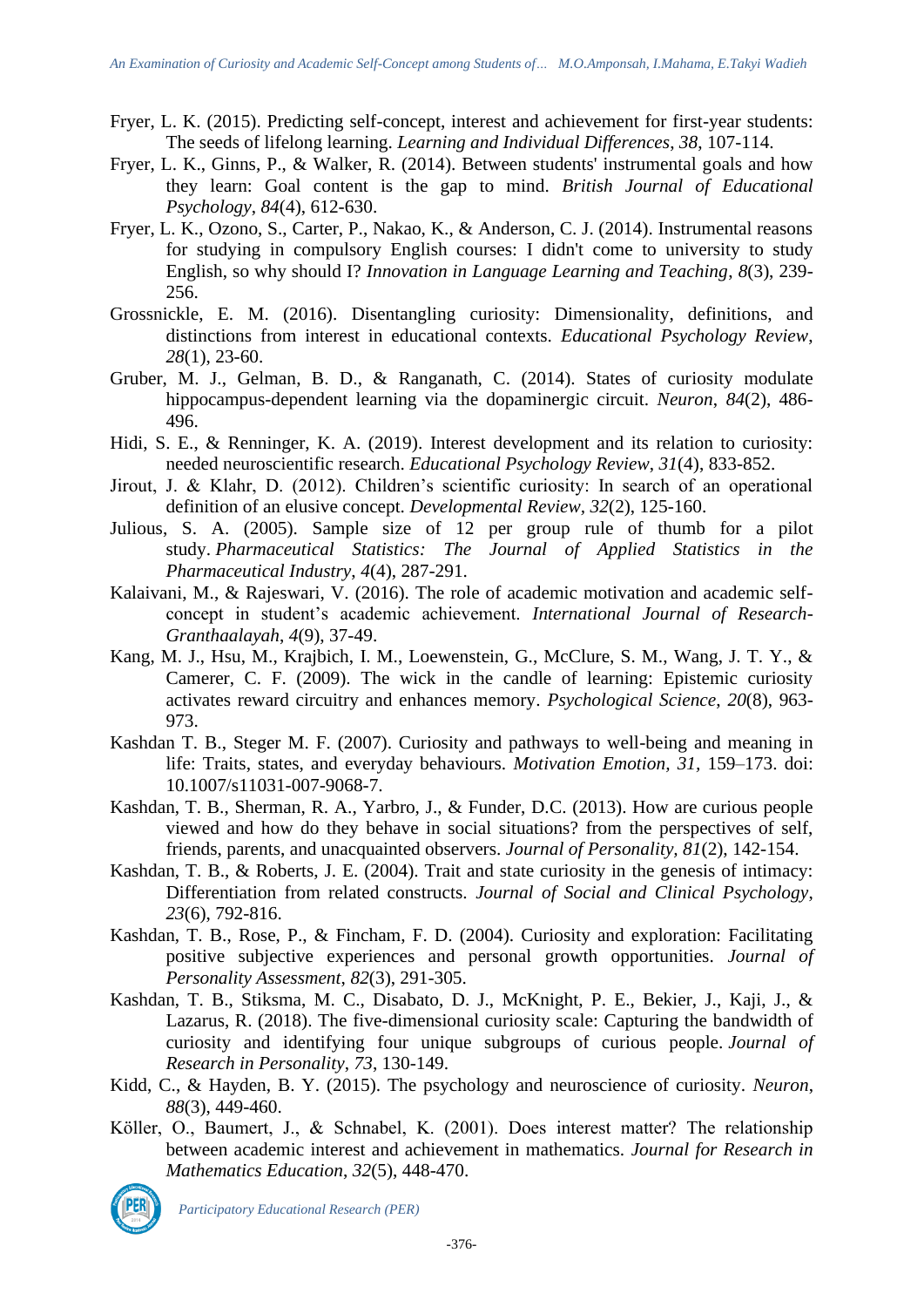- Koo, D. M., & Choi, Y. Y. (2010). Knowledge search and people with high epistemic curiosity. *Computers in Human Behaviour*, *26*(1), 12-22.
- Lauriola, M., Litman, J. A., Mussel, P., De Santis, R., Crowson, H. M., & Hoffman, R. R. (2015). Epistemic curiosity and self-regulation. *Personality and Individual Differences*, *83*, 202-207.
- Litman, J. A. (2010). Relationships between measures of I-and D-type curiosity, ambiguity tolerance, and need for closure: An initial test of the wanting-liking model of information-seeking. *Personality and Individual Differences*, *48*(4), 397-402.
- Litman, J. A., & Mussel, P. (2013). Validity of the interest-and deprivation-type epistemic curiosity model in Germany. *Journal of Individual Differences*, *34*(2), 59-68.
- Litman, J. A., & Silvia, P. J. (2006). The latent structure of trait curiosity: Evidence for interest and deprivation curiosity dimensions. *Journal of Personality Assessment*, *86*(3), 318-328.
- Litman, J. A., Crowson, H. M., & Kolinski, K. (2010). Validity of the interest-and deprivation-type epistemic curiosity distinction in non-students. *Personality and Individual Differences*, *49*(5), 531-536.
- Litman, J., Hutchins, T., & Russon, R. (2005). Epistemic curiosity, feeling-of-knowing, and exploratory behaviour. *Cognition & Emotion*, *19*(4), 559-582.
- Liu, W. C., & Wang, C. K. J. (2008). Home environment and classroom climate: An investigation of their relation to students' academic self-concept in a streamed setting. *Current Psychology*, *27*(4), 242.
- Livio. M. (2017). Why? What makes us curious? Simon & Schuster, New York, NY.
- Lüftenegger, M., Schober, B., van de Schoot, R., Wagner, P., Finsterwald, M., & Spiel, C. (2012). Lifelong learning as a goal–Do autonomy and self-regulation in school result in well prepared pupils? *Learning and Instruction*, *22*(1), 27-36.
- Machin, D., Campbell, M. J., Tan, S. B., & Tan, S. H. (2018). *Sample sizes for clinical, laboratory and epidemiology studies*. John Wiley & Sons.
- Malanchini, M., Engelhardt, L. E., Grotzinger, A. D., Harden, K. P., & Tucker-Drob, E. M. (2019). "Same but different": Associations between multiple aspects of selfregulation, cognition, and academic abilities. *Journal of Personality and Social Psychology*, *117*(6), 11-64.
- Marsh, H. W., & Craven, R. G. (2006). Reciprocal effects of self-concept and performance from a multidimensional perspective: Beyond seductive pleasure and unidimensional perspectives. *Perspectives on Psychological Science*, *1*(2), 133-163.
- Marsh, H. W., Trautwein, U., Lüdtke, O., Köller, O., & Baumert, J. (2005). Academic self‐ concept, interest, grades, and standardized test scores: Reciprocal effects models of causal ordering. *Child Development*, *76*(2), 397-416.
- Muijs, D. (2010). *Doing quantitative research in education with SPSS* (2nd ed.). London: SAGE Publications.
- Palomino, M. D. C. P. (2017). An analysis of self-concept in students with compensatory education needs for developing a mindfulness-based psychoeducational program. *SAGE Open*, *7*(2), 21-58.
- Pekrun, R., & Stephens, E. J. (2015). *Self-Concepts: Educational Aspects. International Encyclopedia of the Social & Behavioural Sciences, 469–474.* doi:10.1016/b978-0-08- 097086-8.92018-x
- Rashid, K., & Iqbal, Z. (2015). Development of self as a concept in the university students. *Bulletin of Education and Research*, *37*(2), 43-58.
- Raykov, T., & Marcoulides, G. A. (2006). On multilevel model reliability estimation from the perspective of structural equation modeling. *Structural Equation Modeling*, *13*(1), 130-141.